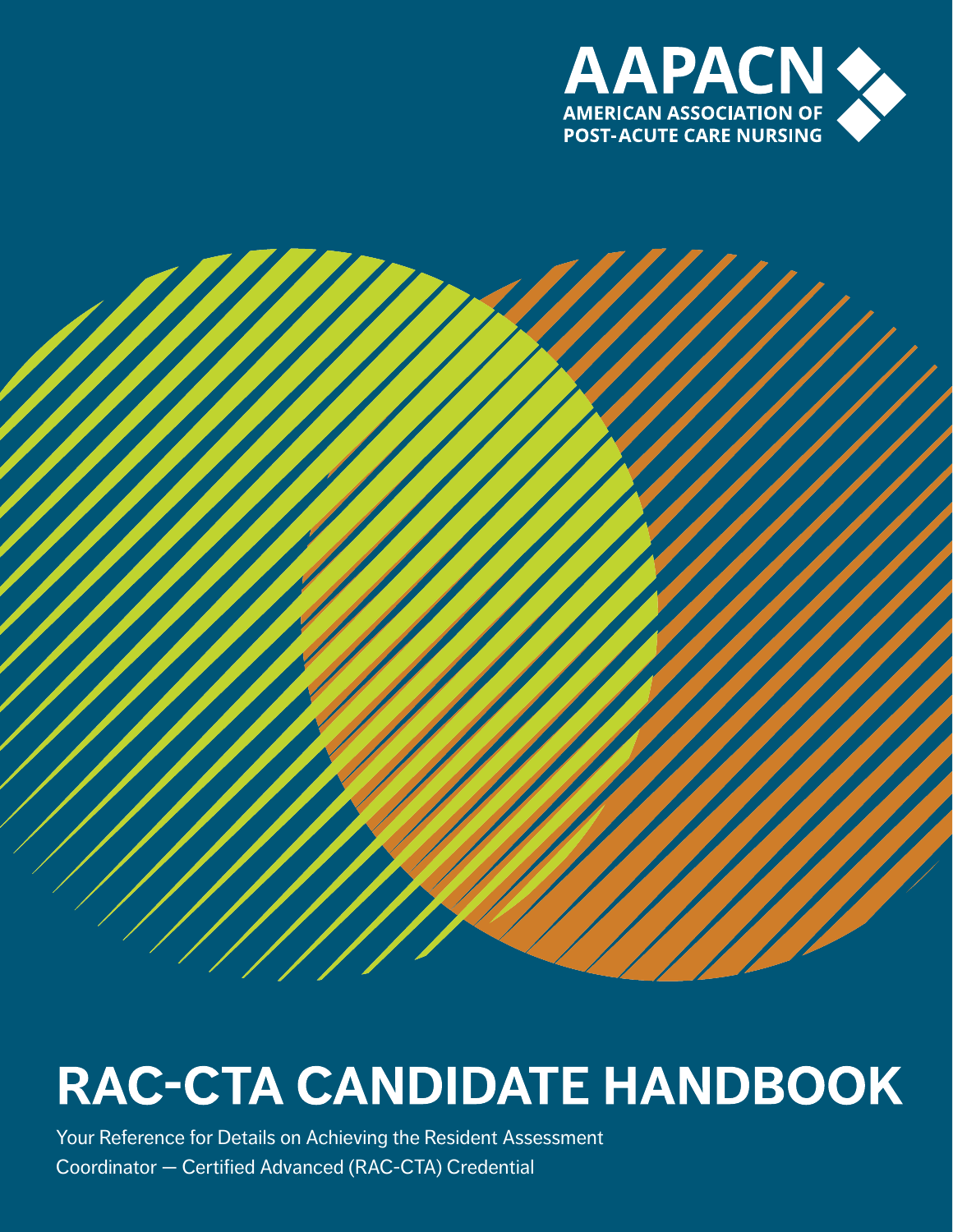#### **Disclaimer**

AAPACN certifications and educational courses were developed to serve as programs and references for longterm care. To the best of our knowledge, they reflect current federal regulations and practices. However, they cannot be considered absolute and universal. The information in these courses must be considered in light of the individual organization and state regulations.

The authors and publisher disclaim responsibility for any adverse effects resulting directly or indirectly from the use of the course material, from any undetected errors, and from the user's misunderstanding of the text. The authors and publisher put forth every effort to ensure that the content, including any policies, recommendations, and sample documents used in these courses, were in agreement with current federal regulations, recommendations, and practices at the time of publication.

This handbook reflects the policies and procedures as of June 2022. All policies and procedures are subject to change. If you have any questions or require further information, visi[t www.AAPACN.org](http://www.aapacn.org/) or contact AAPACN staff toll-free at (800) 768-1880.

#### **Statement of nondiscrimination**

The opportunity to earn the AAPACN credentials is available to all candidates who meet the minimum criteria. AAPACN does not discriminate on the basis of age, gender, race, religion, national origin, marital status, sexual preference, or disability.

#### **Copyright**

Copyright © 2022, American Association of Post-Acute Care Nursing. All Rights Reserved. No part of this publication may be reproduced or transmitted in any form or by any means (electronic or mechanical, by photocopying or otherwise), without permission in writing from AAPACN. For information contact AAPACN, 400 S. Colorado Blvd., Suite 500, Denver, CO 80246. Published by AAPACN. Customer Service: toll-free (800) 768-1880 [www.AAPACN.org](http://www.aapacn.org/)

#### **Accreditation**

American Association of Post-Acute Care Nursing (AAPACN) is accredited as a provider of nursing continuing professional development by the American Nurses Credentialing Center's Commission on Accreditation.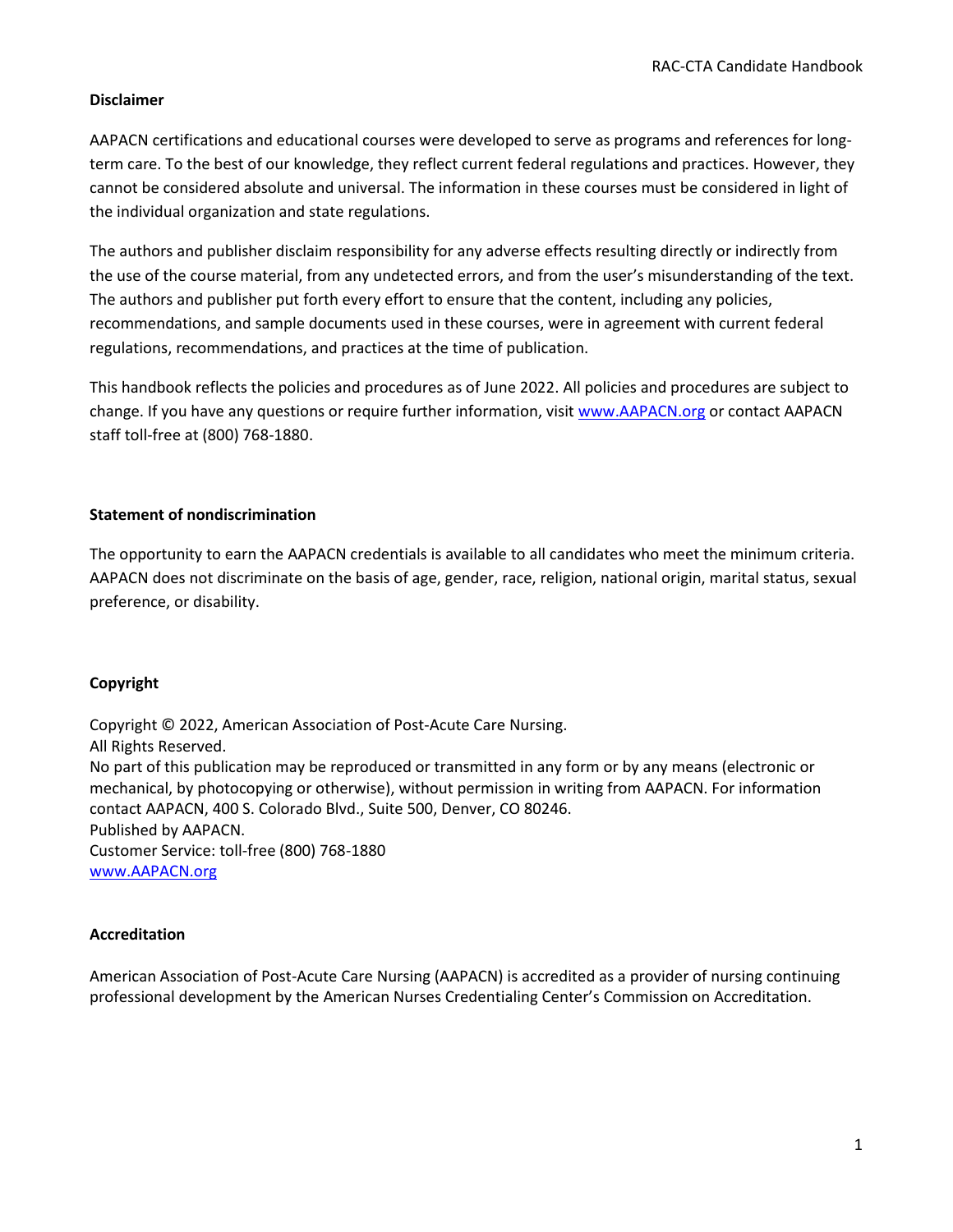## Resident Assessment Coordinator-Certified Advanced (RAC-CTA) **Candidate Handbook**

### **Table of Contents**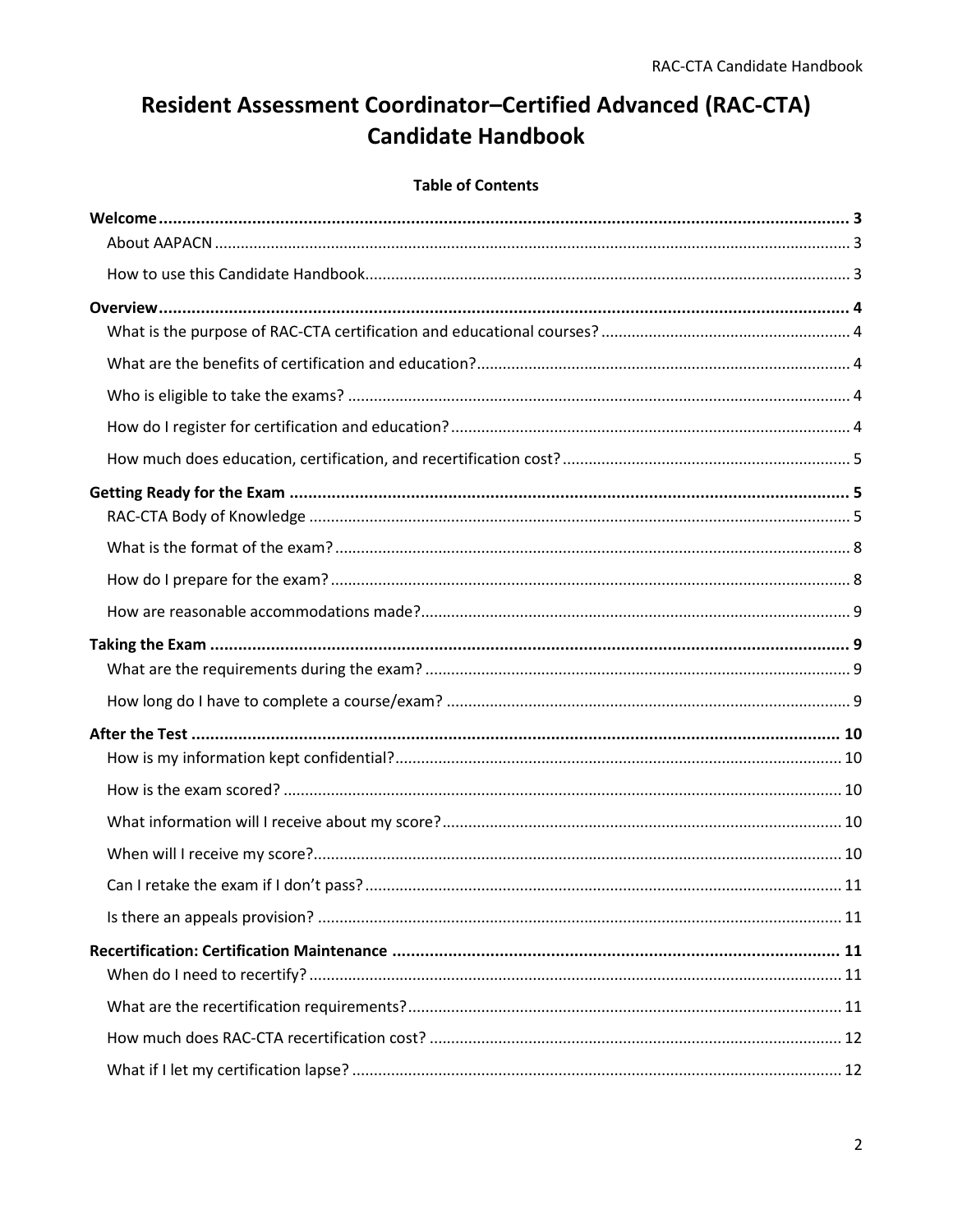## <span id="page-3-0"></span>**Welcome**

Congratulations on taking the first step toward earning the Resident Assessment Coordinator–Certified Advanced (RAC-CTA) credential. The American Association of Post-Acute Care Nursing (AAPACN) established the RAC-CT certification program in 1999 to promote the highest standards for clinical assessment and care planning in the long-term care profession. The RAC-CTA certification program, established in 2019, is designed to take your experience and knowledge to a higher level. Reviewing this handbook will help you to understand, as a RAC-CTA professional, what is needed to be better prepared for the challenging industry that you work in. RAC-CTA was created to provide more advanced information on principles of clinical reimbursement, Medicare program compliance and integrity, RAI/MDS program integrity, leadership, ethical practice, managing medical review, accurate ICD-10 diagnosis coding, advanced strategies for payment oversight, and improving your facility's quality measurement in all CMS quality programs.

## <span id="page-3-1"></span>**About AAPACN**

The American Association of Post-Acute Care Nursing (AAPACN) represents more than 15,000 post-acute care nurses and professionals working in more than 5,750 facilities. Dedicated to supporting LTPAC nurses and healthcare professionals in providing quality care, AAPACN offers members best in-class education, certification, resources, and strong collaborative communities.

Whether you're looking to earn one of our respected certifications or just want to brush up your knowledge by taking a course or two, AAPACN keeps you up to date and makes the complexities of long-term care easy to understand.

#### <span id="page-3-2"></span>**How to use this Candidate Handbook**

This handbook is intended to help you understand the policies and procedures for RAC-CTA certification and the steps required to earn and maintain your credential. This handbook is also intended to help you learn about RAC-CTA education. Once you decide to pursue the RAC-CTA credential, this Candidate Handbook will be a useful reference to you as you:

- Review the RAC-CTA Body of Knowledge
- Assess your knowledge and professional experience of the content
- Identify gaps in knowledge and develop a personal course of study
- Study, prepare for, and take the RAC-CTA examinations
- Maintain your credential through recertification

AAPACN's educational materials are reviewed and updated by a team of experts to ensure you receive the most up-to-date information related to this complex body of knowledge. No document can address the full list of potential questions, policy details, or future program changes. You are encouraged to use this handbook as a supplement to the information listed on th[e AAPACN](http://www.aapacn.org/) website as well as information provided by AAPACN staff, whom you can contact toll-free at (800) 768-1880.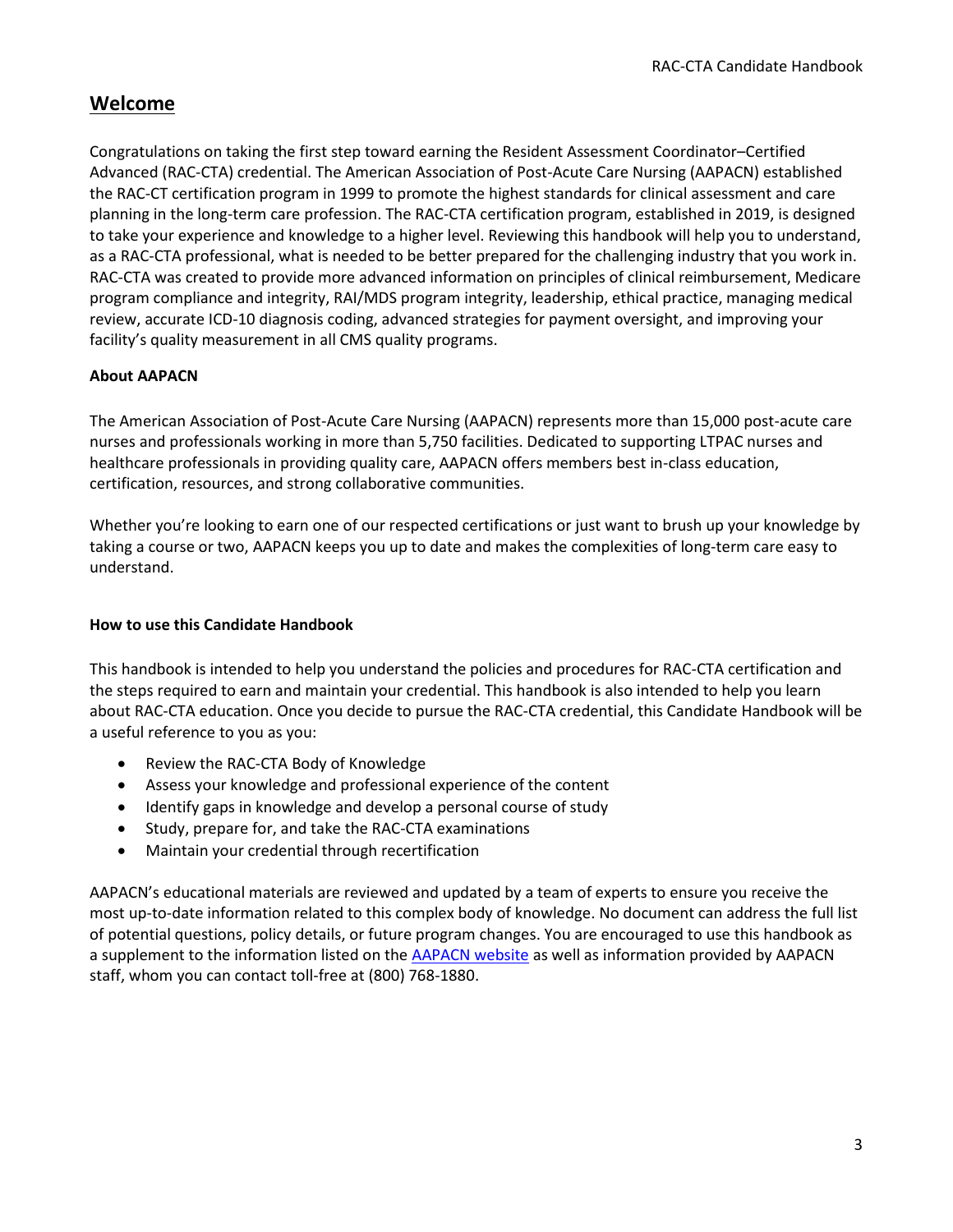## <span id="page-4-0"></span>**Overview**

#### <span id="page-4-1"></span>**What is the purpose of RAC-CTA certification and educational courses?**

AAPACN serves the public interest by developing, administering, and reviewing a certification process that reflects current standards of competence. The RAC-CTA program provides advanced principles of clinical reimbursement, Medicare program compliance and integrity, RAI/MDS program integrity, leadership, ethical practice, managing medical review, accurate ICD-10 diagnosis coding, advanced strategies for payment oversight, and improving a facility's quality measurement in all CMS quality programs... By achieving the RAC-CTA certification, you will demonstrate an advanced insight and expertise in these areas.

#### <span id="page-4-2"></span>**What are the benefits of certification and education?**

Upon completion of the 10 RAC-CTA courses, and after passing the associated exams with a score of 80% or better, you will be allowed to use the initials RAC-CTA to designate your status. This designation indicates you have met a nationally recognized standard of expertise in advanced principles of clinical reimbursement and Medicare program compliance and integrity. .

Both individuals and employers can benefit from an individual's receiving RAC-CTA certification.

| Individual professional benefits can include:                                                                                                                                                     | Organizational benefits can include:                                                                                                                                                                                                                                                      |
|---------------------------------------------------------------------------------------------------------------------------------------------------------------------------------------------------|-------------------------------------------------------------------------------------------------------------------------------------------------------------------------------------------------------------------------------------------------------------------------------------------|
| Verification by an independent organization<br>$\bullet$<br>of your mastery of the knowledge required<br>to perform your job<br>Professional growth and development<br>Enhanced job opportunities | Increased productivity, as the RAI/MDS<br>$\bullet$<br>process is properly implemented<br>Less training time needed to educate<br>employees on the complex Medicare<br>regulations and procedures<br>Accurate billing, leading to full receipt of<br>Medicare funds for services provided |

#### <span id="page-4-3"></span>**Who is eligible to take the exams?**

AAPACN encourages members of the interdisciplinary team with extensive experience in the RAI/MDS process and Medicare oversight to seek RAC-CTA certification: RNs, LPNs, LVNs, nurse assessment coordinators, physical therapists, occupational therapists, speech therapists, social workers, health information professionals, dietitians, and administrators.

#### <span id="page-4-4"></span>**How do I register for certification and education?**

<span id="page-4-5"></span>To purchase the RAC-CTA courses and exams in the format most beneficial to you, visit the [AAPACN](http://www.aapacn.org/education/rac-ct/) website.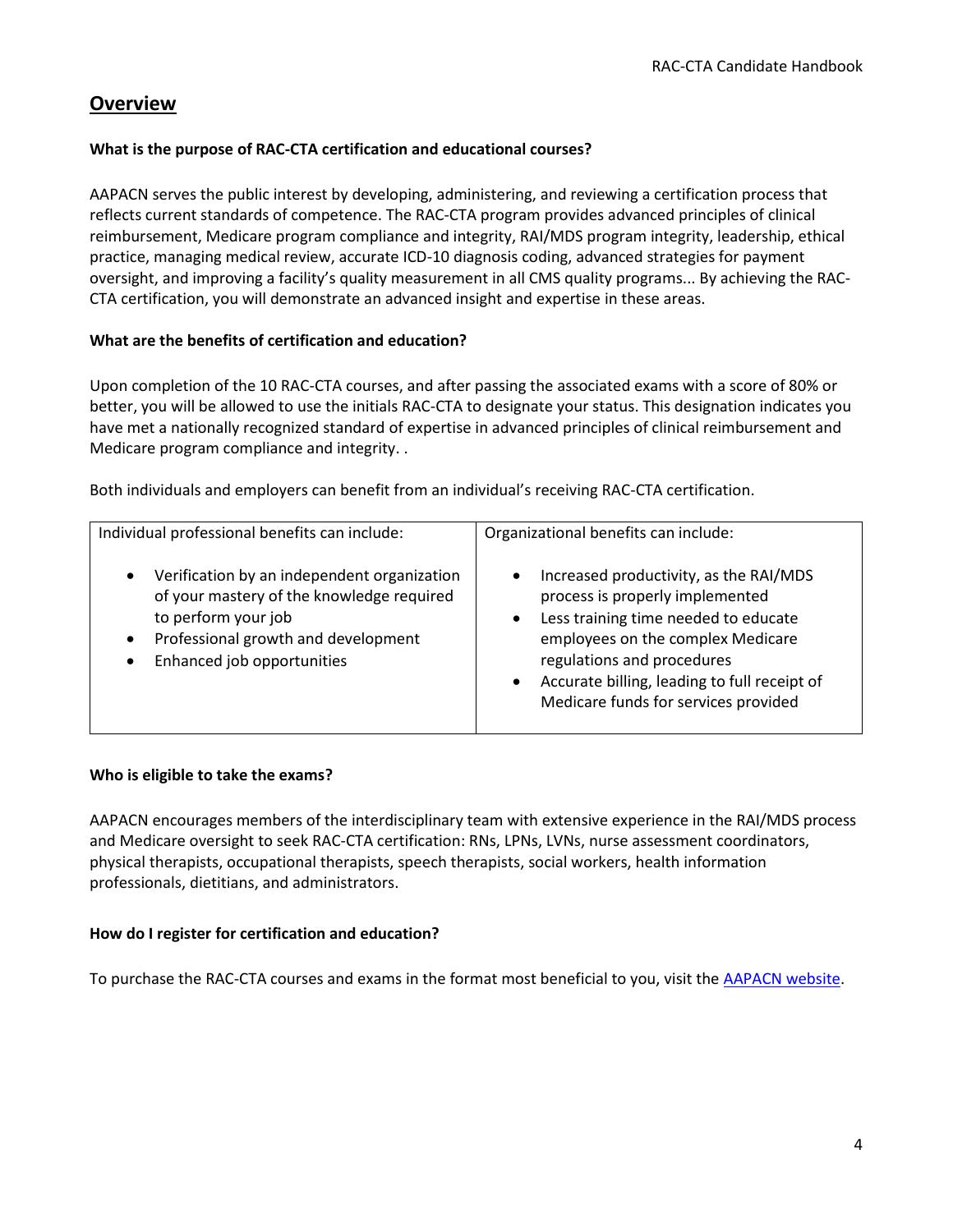#### **How much does education, certification, and recertification cost?**

The RAC-CTA program consists of 10 courses, offered in different formats to support various learning styles. The associated certification exams are included with the purchase of each educational course. Recertification requires purchasing a 2-hour on-demand recertification workshop and passing the associated exam with a score of 80% or higher. Pricing is based on cost per course and varies by format. AAPACN members receive substantial discounts.

## <span id="page-5-0"></span>**Getting Ready for the Exam**

#### <span id="page-5-1"></span>**RAC-CTA Body of Knowledge**

AAPACN undertook a rigorous process with numerous experts in the profession to determine the domains and tasks within the RAC-CTA Body of Knowledge, in terms of both criticality and importance. The domain emphasis reflects the percentage of questions that come from each domain.

The 10 RAC-CTA examinations, and associated education, are designed for long-term care professionals with extensive experience in the RAI/MDS process and Medicare oversight.

#### *RAC-CTA Body of Knowledge*

- Domain 1 Original Part A Program Requirements in a Skilled Nursing Facility for the Advanced Medicare Specialist (Domain Emphasis: 13%)
	- o Tasks:
		- Define the four parts of the original Medicare benefit, eligibility, and enrollment requirements
		- Delineate the technical requirements for Medicare SNF coverage
		- **•** Describe the physician certification and recertification requirements for SNF services
		- Demonstrate the ability to recognize skilled nursing and skilled rehabilitation services and the daily skilled need
- Domain 2 Documentation Requirements in a Skilled Nursing Facility for the Advanced Medicare Specialist (Domain Emphasis: 10%)
	- o Tasks:
		- Explain the most common problems with SNF documentation upon medical review
		- Describe technical problems with submitted records
		- Review qualitative documentation errors in nursing and therapy charting
		- Discuss critical thinking in the documentation process
		- Examine and discuss strengths and weaknesses in examples of SNF documentation
		- **EXEDENT** Describe supportive documentation by other members of the interdisciplinary team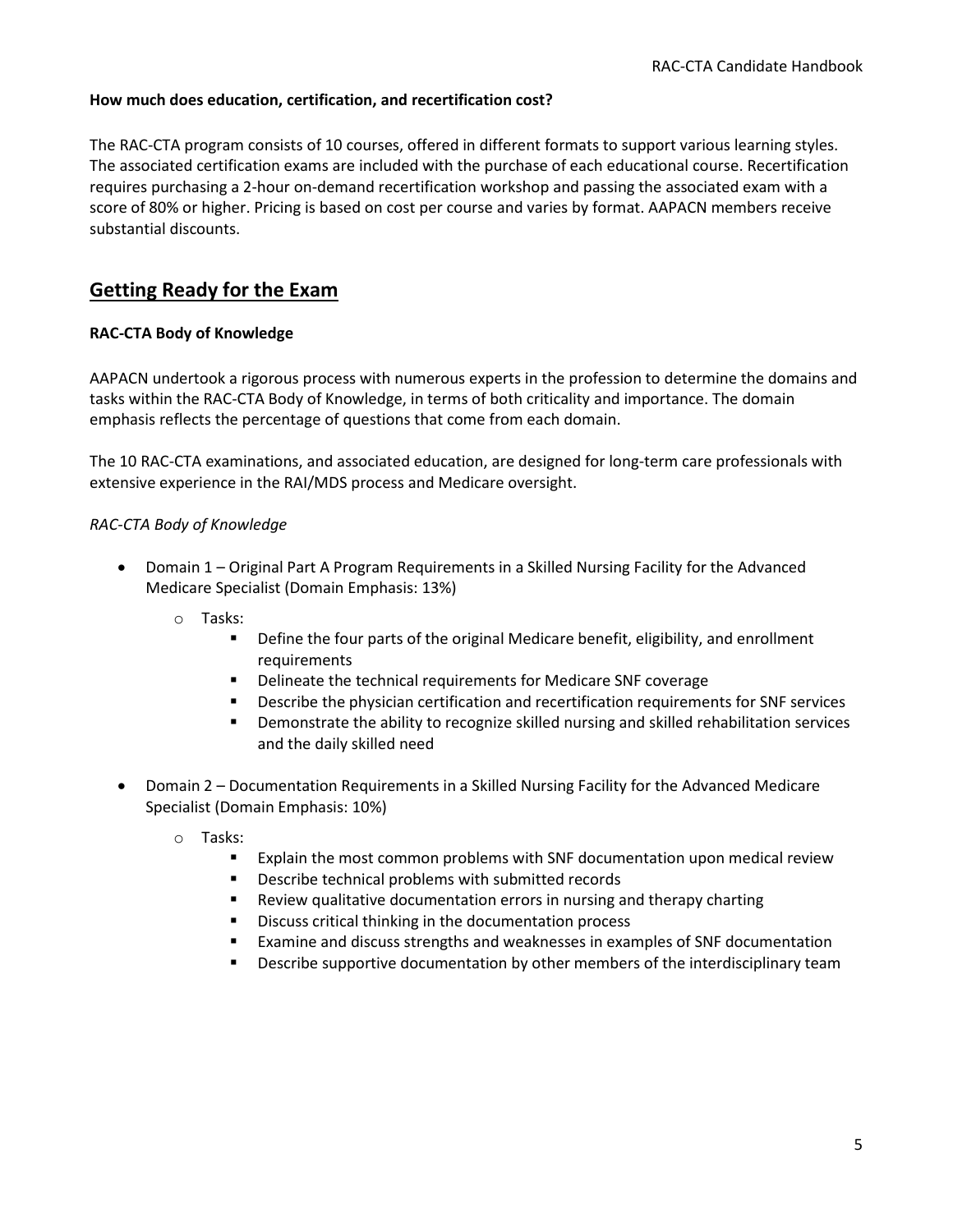- Domain 3 ICD-10-CM Coding in a Skilled Nursing Facility for the Advanced Medicare Specialist (Domain Emphasis: 7%)
	- o Tasks:
		- Explain ICD-10-CM coding conventions, general guidelines, and chapter-specific guidelines relevant to the long-term care setting
		- Accurately assign ICD-10-CM codes
		- Understand documentation required for ICD-10-CM assignment
		- Demonstrate appropriate assignment of admission and principal diagnoses in the medical record
		- Indicate proper use of ICD-10-CM in section I of the MDS, including how ICD-10-CM affects Health Insurance Prospective Payment System codes
		- Understand the use of ICD-10-CM on bills and avoid denials
		- Show how accurate ICD-10-CM coding affects exclusions and covariates in Quality Measure reporting for long-term care
- Domain 4 Managing Patient-Driven Payment Model in a Skilled Nursing Facility for the Advanced Medicare Specialist (Domain Emphasis: 14%)
	- o Tasks:
		- **EXECT** Describe the methodology and philosophy of the SNF PPS and the general framework of PDPM
		- Understand how to audit the six components of PDPM for accuracy
		- Calculate the daily per diem under PDPM
		- Understand the PPS assessment schedule
- Domain 5 Beneficiary Notices in a Skilled Nursing Facility for the Advanced Medicare Specialist (Domain Emphasis: 7%)
	- o Tasks:
		- Identify the required beneficiary notices for Medicare Part A
		- Describe the timely delivery of the SNF Advanced Beneficiary Notice (ABN)
		- Explain the expedited determination process
		- Understand the provider responsibility of Part C (Medicare Advantage plans) beneficiary notices
		- **•** Demonstrate knowledge of the beneficiary notices for Medicare Part B in a SNF
		- Audit the beneficiary notice process for compliance
		- Understand survey deficiencies related to beneficiary notices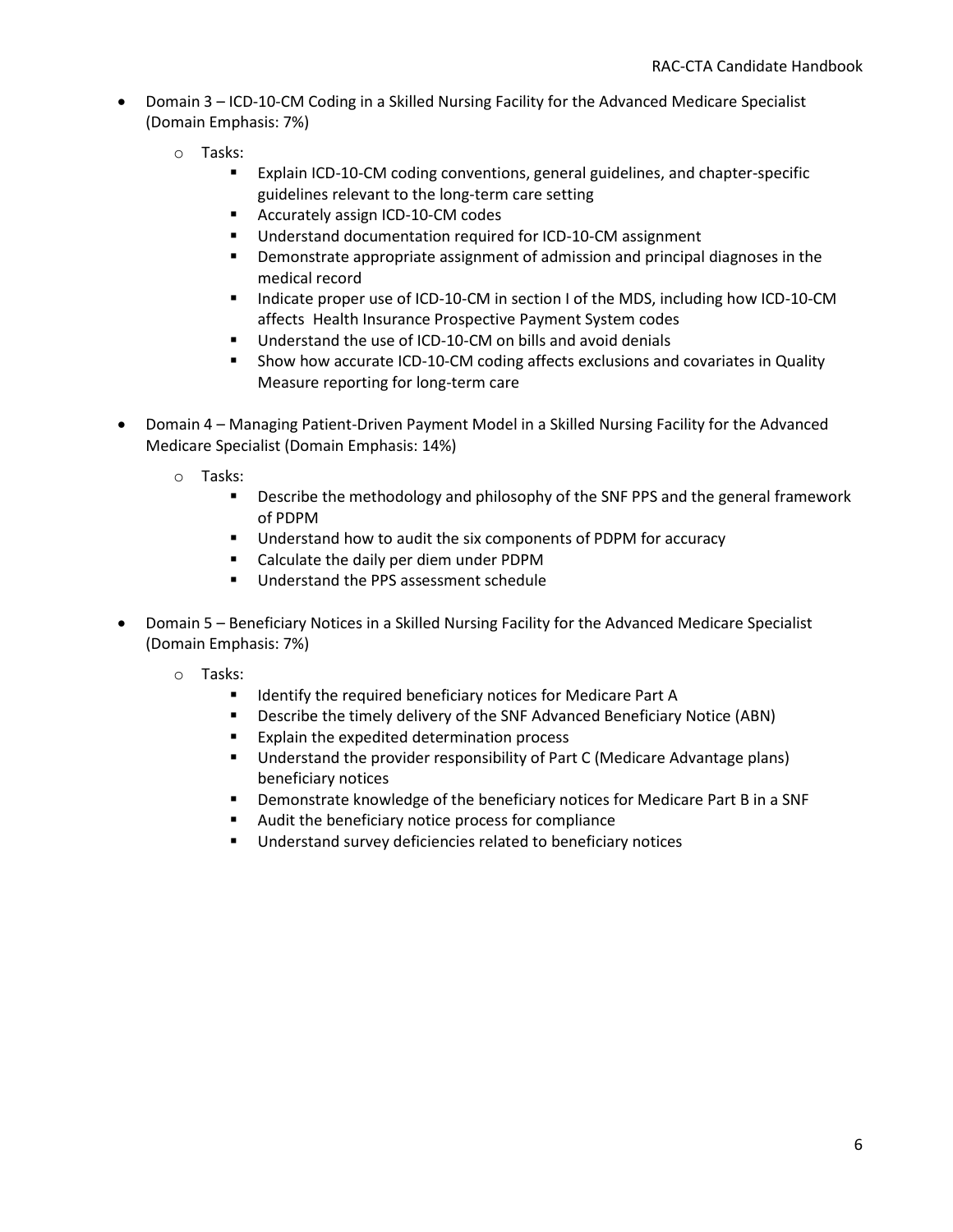- Domain 6 Consolidated Billing in a Skilled Nursing Facility for the Advanced Medicare Specialist (Domain Emphasis: 15%)
	- o Tasks:
		- Understand the Medicare claims processing system
		- Describe the form locators pertaining to a SNF
		- Ensure "clean claim" submission and timely payment
		- Understand the basics of consolidated billing
		- Apply the SNF responsibilities to consolidated billing
		- Identify the five major categories for SNF consolidated billing
		- Navigate the annual update files
		- Employ strategies for controlling costs under consolidated billing
- Domain 7 Medicare Part B Therapy in a Skilled Nursing Facility for the Advanced Medicare Specialist (Domain Emphasis: 8%)
	- o Tasks:
		- Examine and discuss the requirements for qualified therapy under Medicare Part B
		- Explain the requirements for therapy documentation under Medicare Part B
		- Describe the basics of Part B therapy billing and how it differs from Part A
		- Detail the basics of the Part B therapy review process
		- Discuss how Part B therapy affects resident outcomes
- Domain 8 Medical Reviews and Oversight in a Skilled Nursing Facility for the Advanced Medicare Specialist (Domain Emphasis: 9%)
	- o Tasks:
		- **EXEDENTIFY DESCRIPT DESCRIPT ON THE UPS CONCRIPTION IN A LOST PROOF INCOCOLD FIGURAL DESCAL FIGURAL DESCAL FIGURAL PROOF** risk areas, and possible outcomes
		- **EXECT** Discuss Additional Development Requests and best practices for responding, to reduce error rates
		- Understand provider appeal rights and the Medicare appeals process
		- Explain operational strategies to improve claim compliance and preparedness for success under Medicare medical review
- Domain 9 Federal Quality Initiatives in a Skilled Nursing Facility for the Advanced Medicare Specialist (Domain Emphasis: 10%)
	- o Tasks:
		- Identify the role of the Medicare specialist in overseeing and managing the facility's Nursing Home Quality Initiatives
		- Describe the process for gathering and implementing improvement strategies for SNF Quality Reporting Program (QRP) measures
		- Detail the process for gathering and implementing strategies for improving readmission rates and SNF Value-Based Purchasing (VBP) publicly reported scores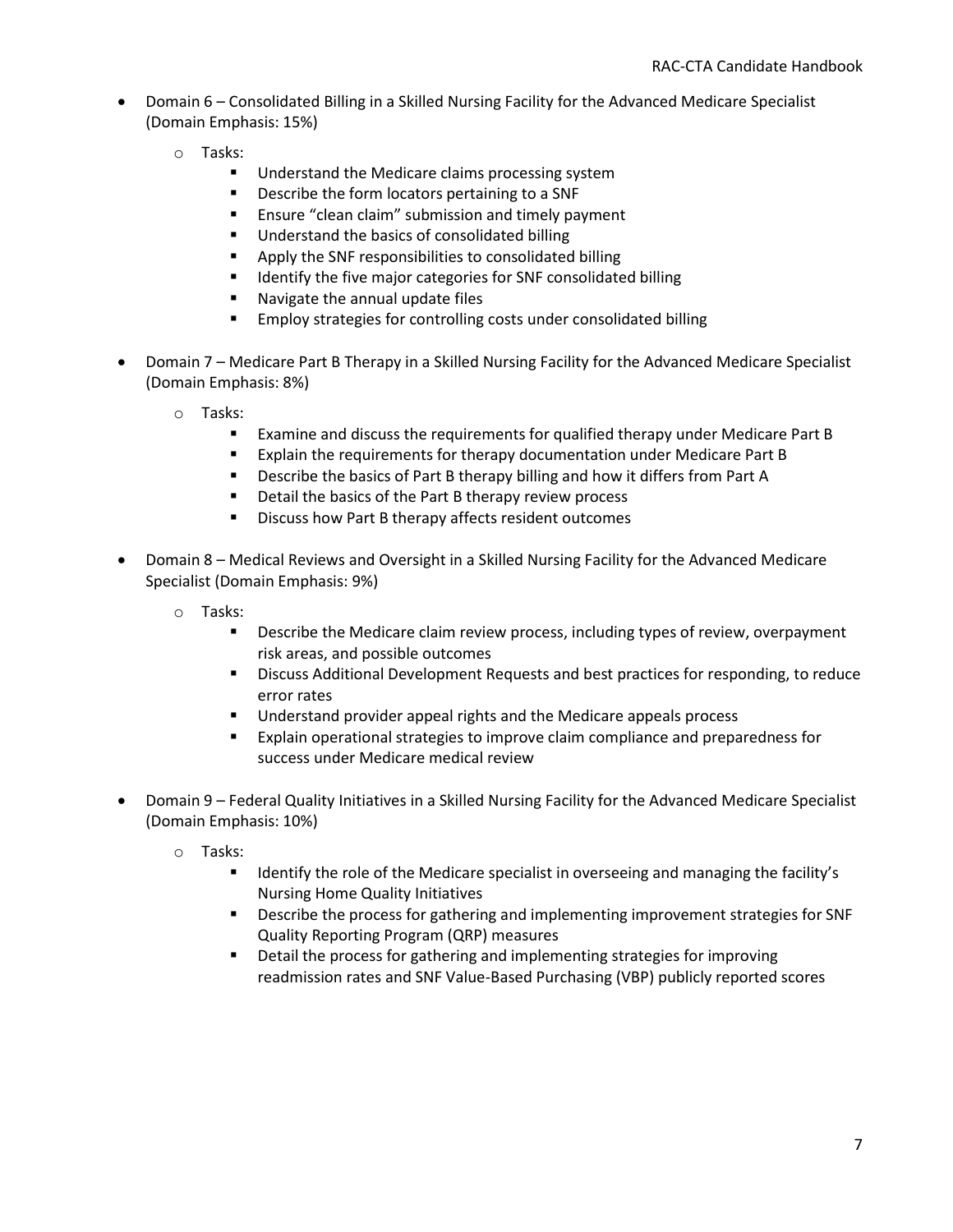- Domain 10 Leadership and Management of Clinical Reimbursement in a Skilled Nursing Facility for the Advanced Medicare Specialist (Domain Emphasis: 7%)
	- o Tasks:
		- Describe the leadership role of the Medicare specialist
		- **•** Detail the various systems that the Medicare specialist must monitor for accuracy
		- Understand the skill requirements needed when hiring for open nurse assessment coordinator (NAC) positions
		- Identify the various areas of training and education needed to onboard new and experienced NACs
		- Describe care coordination components
		- Detail how the MDS impacts survey outcomes and describe operational strategies needed for survey compliance
		- Describe CMS payment initiatives and their impact on the NAC role

#### <span id="page-8-0"></span>**What is the format of the exam?**

A certification exam accompanies each course and is completed online and accessed through your Learner Dashboard on the AAPACN website. The certification exams are an objective, multiple-choice question format. The questions are designed to test your recall of specific knowledge, as well as your ability to analyze and apply that knowledge to example situations. It is not a timed test. The questions test knowledge of the domains and tasks in the RAC-CTA Body of Knowledge. The domain emphasis reflects the percentage of questions that comes from each domain. You will be asked to select the correct or best answer from four options. Only one answer is correct for every question.

#### <span id="page-8-1"></span>**How do I prepare for the exam?**

Content for examinations is not obtained from any one particular source. The RAC-CTA Body of Knowledge should be a guideline for study preparation. The educational materials from the online curriculum, as well as live workshops, provide a basis of knowledge for exam preparation. You should also utilize current journals, textbooks, source documents like the [MDS 3.0 RAI User's Manual](http://www.aanac.org/Information-Resources/RAI-Manual), and other reference material related to the subjects listed in the Body of Knowledge as supplemental preparatory materials for the exam.

After reviewing the Body of Knowledge, you can plan your exam preparation based on your general understanding and working knowledge of the subject areas. For example, because of daily use at your current job, you may have a good understanding and working knowledge of some of the domain areas—these areas may need only a quick review as you prepare for the test. For areas with which you are less familiar, you may decide you need more in-depth study or training before completing the certification exam; you can allocate your study time appropriately.

You should also consider what percentage of the test questions will cover each major content area; this information is listed as the domain emphasis percentage in the Body of Knowledge section of this handbook. By focusing your studies, you can spend extra time as needed to thoroughly understand the most significant sources of content area on the exam.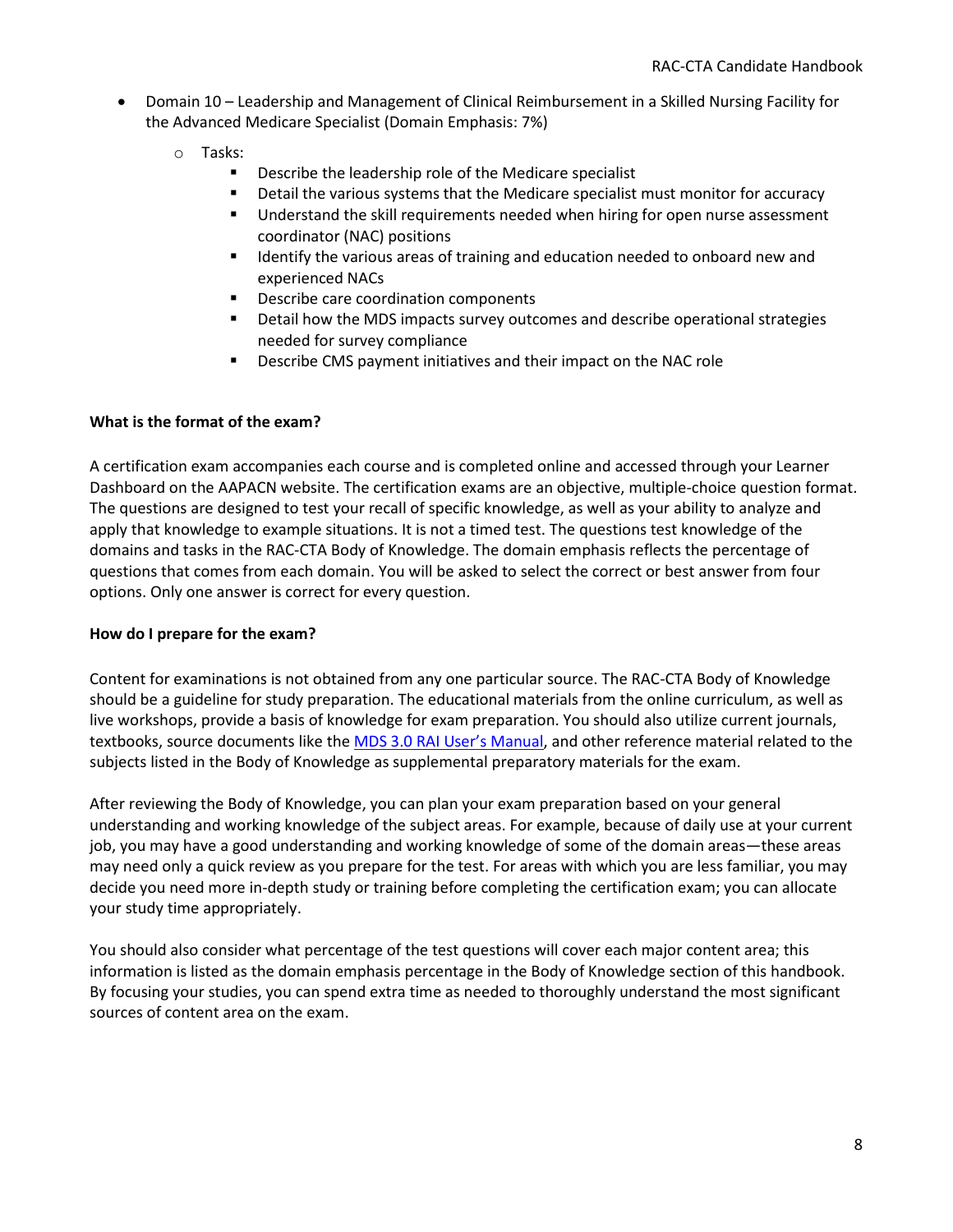#### <span id="page-9-0"></span>**How are reasonable accommodations made?**

If you require reasonable accommodations to complete the certification exams for the program, please contact AAPACN toll-free at (800) 768-1880, or by email at [education@AAPACN.org.](mailto:education@AAPACN.org)

## <span id="page-9-1"></span>**Taking the Exam**

#### <span id="page-9-2"></span>**What are the requirements during the exam?**

AAPACN assigns you a username and password as a key control in monitoring and verifying user identity in the Learner Dashboard area of the AAPACN website. This log-in information helps ensure that each user's information is available only to the authorized user. As a user of the Learner Dashboard, it is important that you do not share this username and password with anyone. You should be the only one to access and complete your exam and course material in your Learner Dashboard.

Once you begin each certification exam, you may complete it either in one sitting or in sections. It is an openbook format, so you may use reference materials when you take the exam. However, you cannot seek assistance from other individuals while completing the exam. The exams are offered on an honor-system basis that assumes you will act in good faith to ensure your performance is an accurate representation of your own personal knowledge and skills related to the subject matter.

AAPACN does not tolerate cheating or any breach of academic or professional ethics that may compromise the security or integrity of its certification exams. All incidents of reported cheating will be investigated. Discussing content found on the certification exams is strictly prohibited; any such posts on Community discussion boards will be removed. Anyone found compromising the security of the exams by attempting to copy, record, or distribute questions in any manner will be permanently excluded from the certification process.

#### <span id="page-9-3"></span>**How long do I have to complete a course/exam?**

- **Online course(s) and certification examinations** The educational courses and certification exams are completed through your Learner Dashboard. The courses are offered in a self-paced interactive online format. The exams are not timed, and you may exit the exam and return at a later time to complete it. Your courses and exams expire one year after purchase. After the one-year expiration date, you will lose access to the course and exam content.
- **Live workshop and certification examinations** The educational content is presented during the live workshop dates. You will take the certification exams separately through your Learner Dashboard. These are not timed, and you may exit the exam and return at a later time to complete it. Your courses and exams expire one year after purchase. After the one-year expiration date, you will lose access to the course and exam content.
- **Exam attempts** You have three attempts per course to pass the certification exams with a score of 80% or better. The exam itself is not timed, and you do not have to complete it in one sitting. If you have exhausted all exam attempts, you may request additional attempts one time per course. If your request is approved, you will receive an additional three exam attempts. If you do not pass after six attempts, you must wait one year before taking the certification exams again.

In the case of an extenuating circumstance, you can submit a formal, written appeal to request an exception to the policy. To begin the appeals process, login to your Learner Dashboard and click on the "Apply for Appeal" link in the menu on the left-hand side of the site.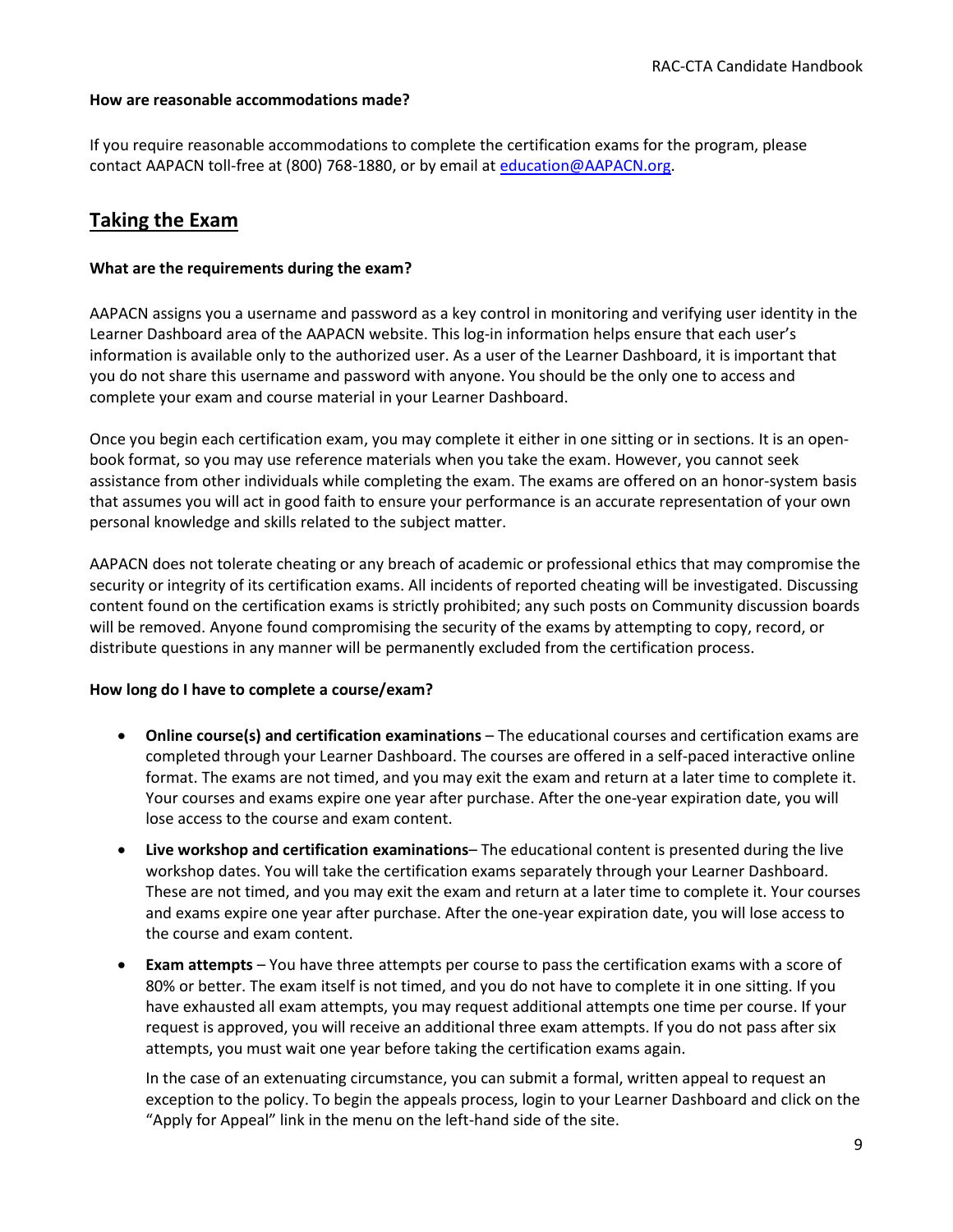## <span id="page-10-0"></span>**After the Test**

#### <span id="page-10-1"></span>**How is my information kept confidential?**

Information about candidates and their examination results is confidential. AAPACN carefully protects your data from loss, misuse, unauthorized access or disclosure, alteration, or destruction. Within the company, data is stored in password-controlled servers with limited access. Your personal information is never shared outside the company without your permission, unless required by law to comply with a current judicial proceeding, court order, or legal process. If AAPACN is required by law to release your confidential information, you will be notified by email, unless prohibited by law.

#### <span id="page-10-2"></span>**How is the exam scored?**

The RAC-CTA exams, as well as RAC-CTA courses and workshops, set an advanced level of knowledge that can reasonably be expected of long-term care professionals involved in the RAI/MDS process and Medicare oversight. Your performance on the exams will be measured against this predetermined standard to assess your competency in these subject matters. Your performance will not be measured against other candidates taking the certification exams; your individual performance will determine whether you meet the knowledge standards required to pass.

#### <span id="page-10-3"></span>**What information will I receive about my score?**

Once you have completed the examination, you will be presented with the percentage of questions correctly answered. Based on the percentage, your exam results will indicate "pass" or "fail." You must achieve a score of 80% or better to pass the exam.

You will not see the correct answers to missed questions on the exam results. To protect the confidentiality of the exam content, and to maintain the value and integrity of the certification, AAPACN does provide domain level feedback. The certification exam is intended to measure proficiency in the subject and to determine whether an individual has the knowledge necessary for certification.

#### <span id="page-10-4"></span>**When will I receive my score?**

The certification exams are self-scoring and provide immediate feedback. Upon completion of the exam, your computer screen will display the percentage of correctly answered questions and indicate "pass" or "fail." You may access this information at a later date by logging into your Learner Dashboard.

Once you pass 10 certification exams, you may begin using the initials RAC-CTA to designate your status as a certified Advanced Resident Assessment Coordinator. Credentials are awarded for a two-year period.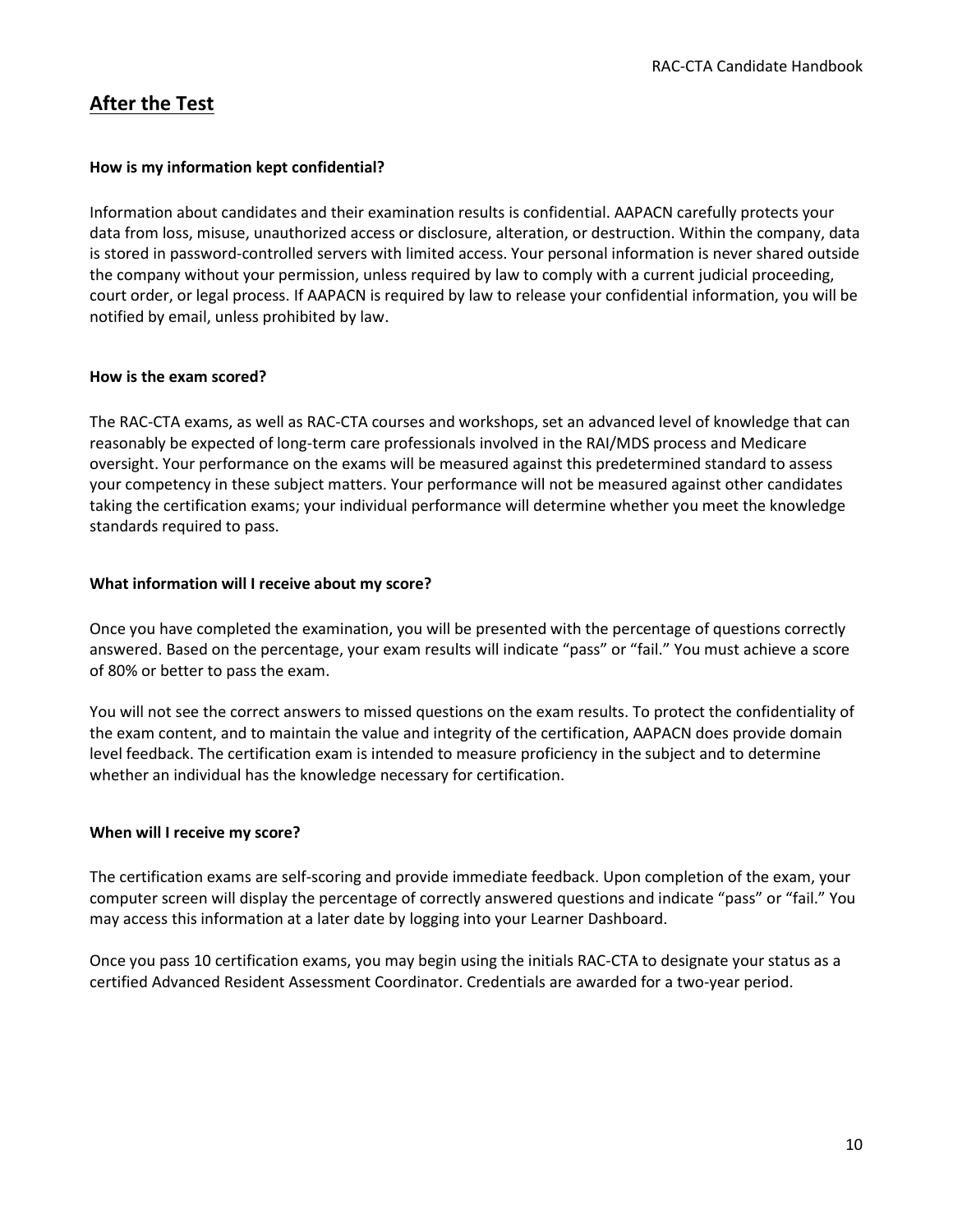#### <span id="page-11-0"></span>**Can I retake the exam if I don't pass?**

You have three attempts to pass the certification exam with a score of 80% or better. If you have exhausted all exam attempts, you may request additional attempts one time per course. If your request is approved, you will receive an additional three exam attempts. If you do not pass after six attempts, you must wait one year before taking the certification exams again.

In the case of an extenuating circumstance, you can submit a formal, written appeal to request an exception to the policy. To begin the appeals process, login to your Learner Dashboard and click on the "Apply for Appeal" link in the menu on the left-hand side of the site.

#### <span id="page-11-1"></span>**Is there an appeals provision?**

AAPACN works diligently to provide top-quality course materials and exams using a standardized process of question development and validation. AAPACN also affords candidates a high level of flexibility in completing the exam. Due to these policies and procedures, an appeal will be heard only in the case of an extenuating circumstance. In this case, you may submit a formal, written appeal to AAPACN to request an exception to the policy. To begin the appeals process, login to your Learner Dashboard and click on the "Apply for Appeal" link in the menu on the left-hand side of the site.

## <span id="page-11-2"></span>**Recertification: Certification Maintenance**

#### <span id="page-11-3"></span>**When do I need to recertify?**

The RAC-CTA certification is valid for two years from your certification completion date. Your credential expires two years from when you completed your exam requirements. Your exact expiration date can be found in your Learner Dashboard, in the Certifications section. You must complete your recertification requirements by the expiration date of your credential.

If you do not complete the recertification requirements by your certification expiration date, you will be required to re-start the full program to regain your certification at a later date.

#### <span id="page-11-4"></span>**What are the recertification requirements?**

To maintain your RAC-CTA certification, you must recertify every two years. To recertify you must take a 2 hour on-demand recertification workshop and pass the associated exam with 80% or higher. Alternatively, you can complete the 10-course RAC-CTA program again.

The recertification exam requires a passing score of 80% or better.

Purchasing the recertification course does not extend the expiration date of your credential. The expiration date for your credential remains the same, regardless of when your course materials expire.